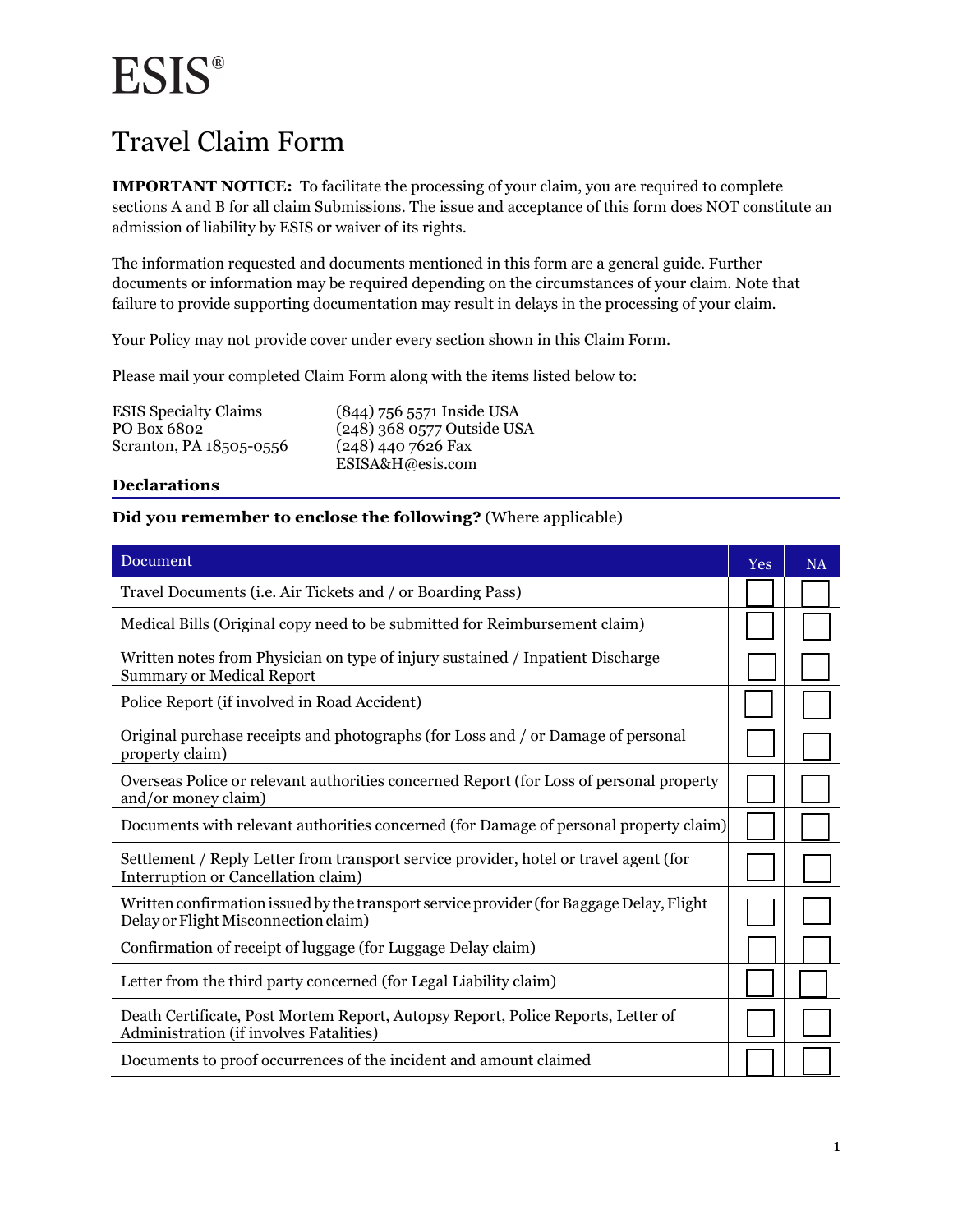| Policyholder / Insured Person Information                                                                                                                                                                                      |                                 |
|--------------------------------------------------------------------------------------------------------------------------------------------------------------------------------------------------------------------------------|---------------------------------|
|                                                                                                                                                                                                                                |                                 |
| $SSN:$ $\Box$                                                                                                                                                                                                                  |                                 |
| Passport Number:                                                                                                                                                                                                               |                                 |
|                                                                                                                                                                                                                                |                                 |
|                                                                                                                                                                                                                                |                                 |
|                                                                                                                                                                                                                                |                                 |
|                                                                                                                                                                                                                                |                                 |
|                                                                                                                                                                                                                                |                                 |
|                                                                                                                                                                                                                                |                                 |
| Date of Birth: Contact Contact Contact Contact Contact Contact Contact Contact Contact Contact Contact Contact Contact Contact Contact Contact Contact Contact Contact Contact Contact Contact Contact Contact Contact Contact | $\square$ Male<br>$\Box$ Female |
| <b>Employer Information of Policyholder/Insured Person</b>                                                                                                                                                                     |                                 |
|                                                                                                                                                                                                                                |                                 |
|                                                                                                                                                                                                                                |                                 |
| <b>Employer's Address</b>                                                                                                                                                                                                      |                                 |
|                                                                                                                                                                                                                                |                                 |
|                                                                                                                                                                                                                                |                                 |
|                                                                                                                                                                                                                                |                                 |
|                                                                                                                                                                                                                                |                                 |
|                                                                                                                                                                                                                                |                                 |
| <b>Claimant Information (if different from Policyholder/Insured Person)</b>                                                                                                                                                    |                                 |
|                                                                                                                                                                                                                                |                                 |
| SSN:                                                                                                                                                                                                                           |                                 |
| Passport Number:                                                                                                                                                                                                               |                                 |
|                                                                                                                                                                                                                                |                                 |
|                                                                                                                                                                                                                                |                                 |
|                                                                                                                                                                                                                                |                                 |
|                                                                                                                                                                                                                                |                                 |
|                                                                                                                                                                                                                                |                                 |
|                                                                                                                                                                                                                                |                                 |
| Date of Birth: Gender: Gender:                                                                                                                                                                                                 | $\Box$ Male<br>$\Box$ Female    |
| Relationship to Policyholder/Insured Person:                                                                                                                                                                                   |                                 |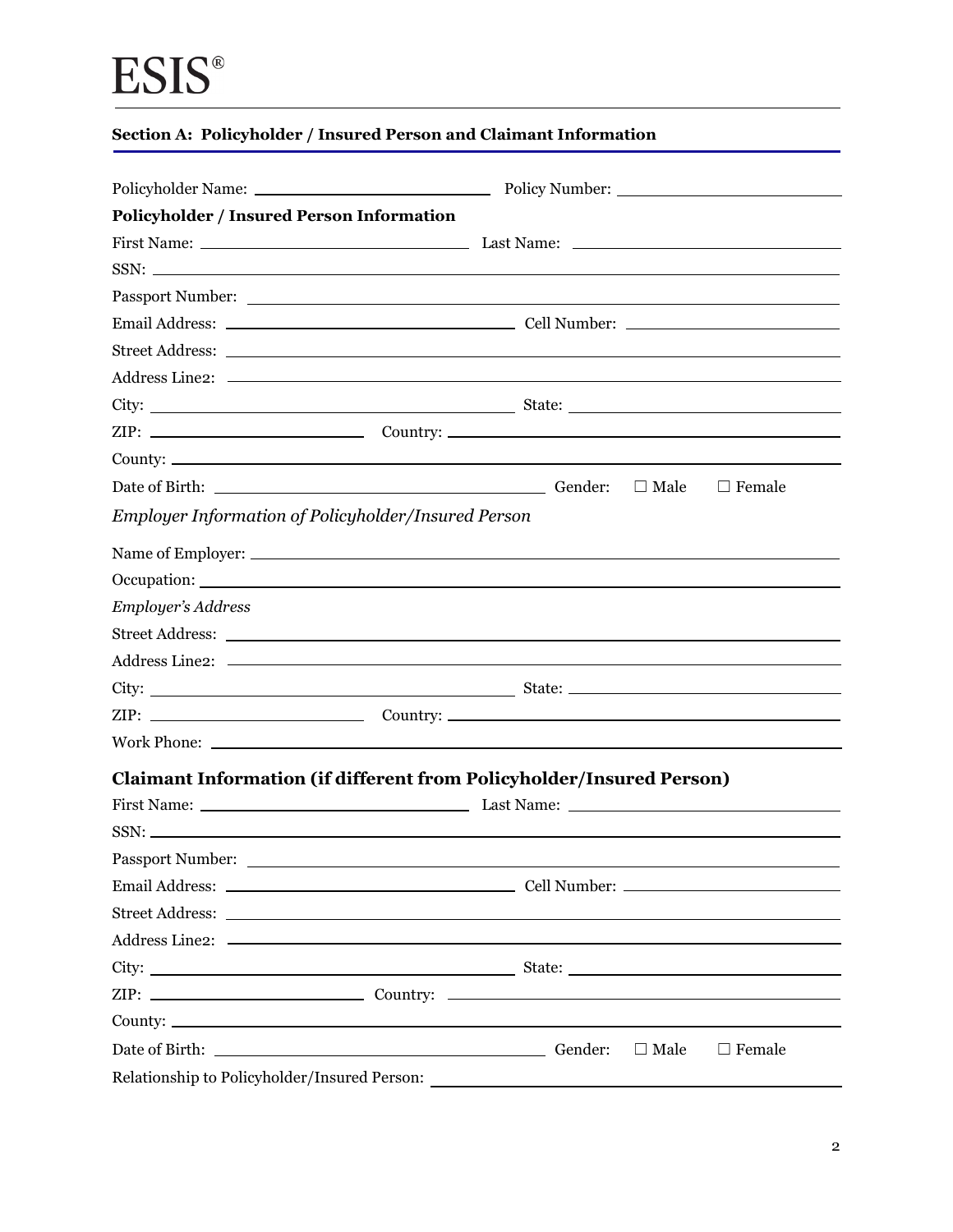### *Employer Information of Claimant*

| Employer's Address |  |
|--------------------|--|
|                    |  |
|                    |  |
|                    |  |
|                    |  |
|                    |  |

### **Section B: Details of Accident / Loss / Illness**

| $ZIP:$ $\qquad \qquad \qquad \qquad \qquad \qquad \qquad \qquad \qquad \qquad \text{Country:}$ |
|------------------------------------------------------------------------------------------------|
|                                                                                                |
|                                                                                                |
|                                                                                                |
|                                                                                                |
|                                                                                                |
|                                                                                                |
|                                                                                                |
| Place of Departure (State/Province and Country): ________________________________              |
|                                                                                                |
|                                                                                                |
|                                                                                                |
|                                                                                                |
| Arrival Country(s): 1992                                                                       |
| Purpose of Trip: $\Box$ Leisure $\Box$ Business $\Box$ Others (Please Specify):                |
|                                                                                                |
| Who Discovered the Accident / Loss:                                                            |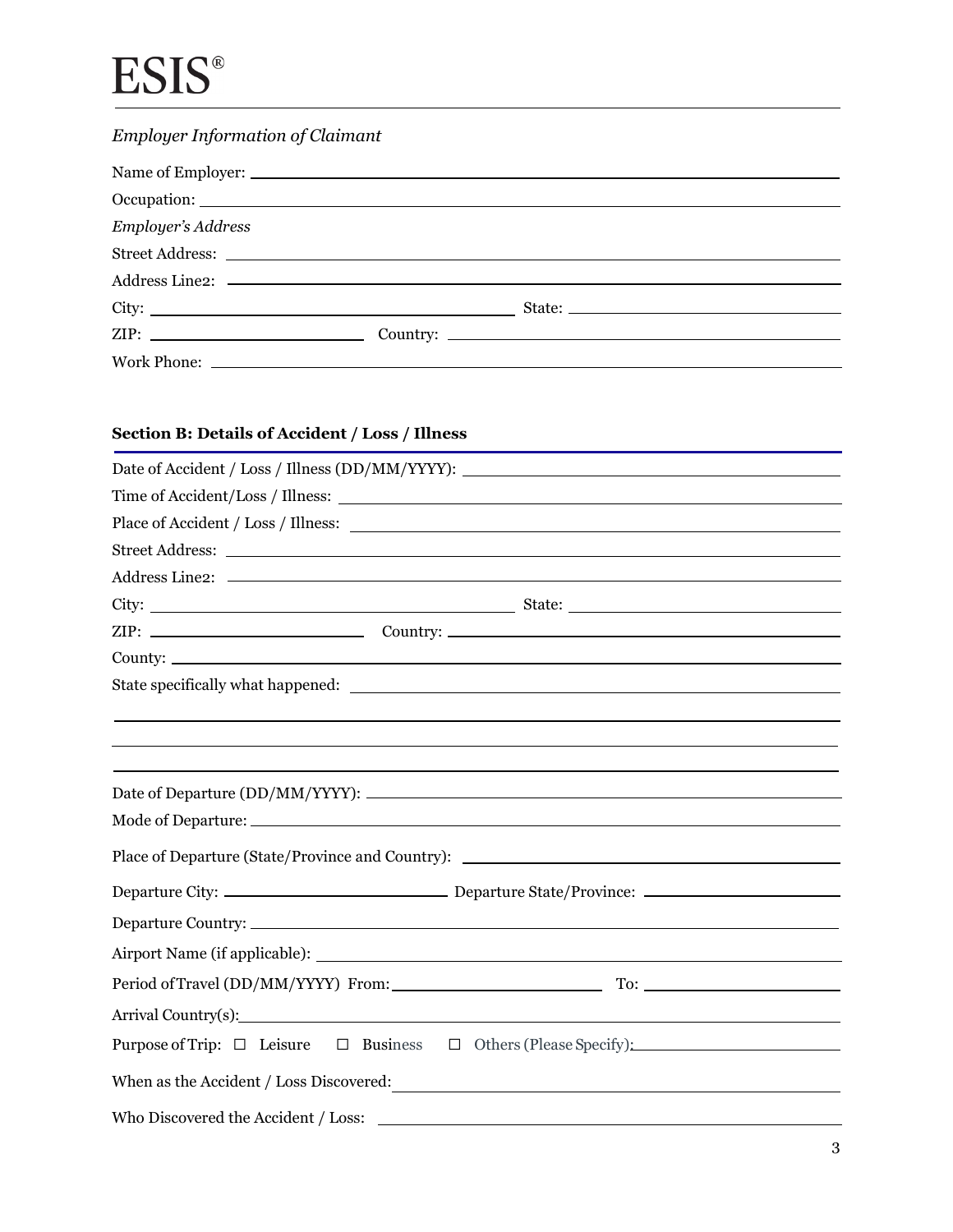| <b>Witness Information</b>                          |           |
|-----------------------------------------------------|-----------|
| Were there witnesses to the accident? $\square$ Yes | $\Box$ No |
| If Yes, please provide the following details:       |           |
| <b>Witness 1</b>                                    |           |
|                                                     |           |
|                                                     |           |
|                                                     |           |
|                                                     |           |
|                                                     |           |
|                                                     |           |
| <b>Witness 2</b>                                    |           |
|                                                     |           |
|                                                     |           |
|                                                     |           |
|                                                     |           |
|                                                     |           |
|                                                     |           |

#### **Section C: Personal Accident / Illness – Medical and Additional Expenses**

#### **Please note:**

I

- 1) Personal Accident please enclose Police Report (if any), Detailed Medical Report, Medical Certificate.
- 2) Medical,DentalorPostJourneyMedical Expenses –please encloseOriginal Detailed Pre-Medical/FinalHospitalization/Post-MedicalBills, Inpatient Discharge Summary, Detailed Medical Report / Memo from Attending Physician on the type of illness or injury sustained.
- Ĵ  $\overline{\phantom{a}}$  with the Insured Person, with Original Bills and Receipts of travel and accommodation expenses 3) Emergency Travel Expenses – please enclose Certified True Copy of Death Certificate and Proof of Relationship or written advice of attending Physician indicating the need to travel to or remain incurred.
- 4) Accidental Death please enclose Police Report, Certified True Copy of Death Certificate, Autopsy Report, Toxicological Report.
- **1.** Was it due to illness? □Yes □No
- If **Yes**, please specify type of illness

When did first symptoms appear? (DD/MM/YYYY):

When did you receive medical attention for this condition? (MM/DD/YYYY):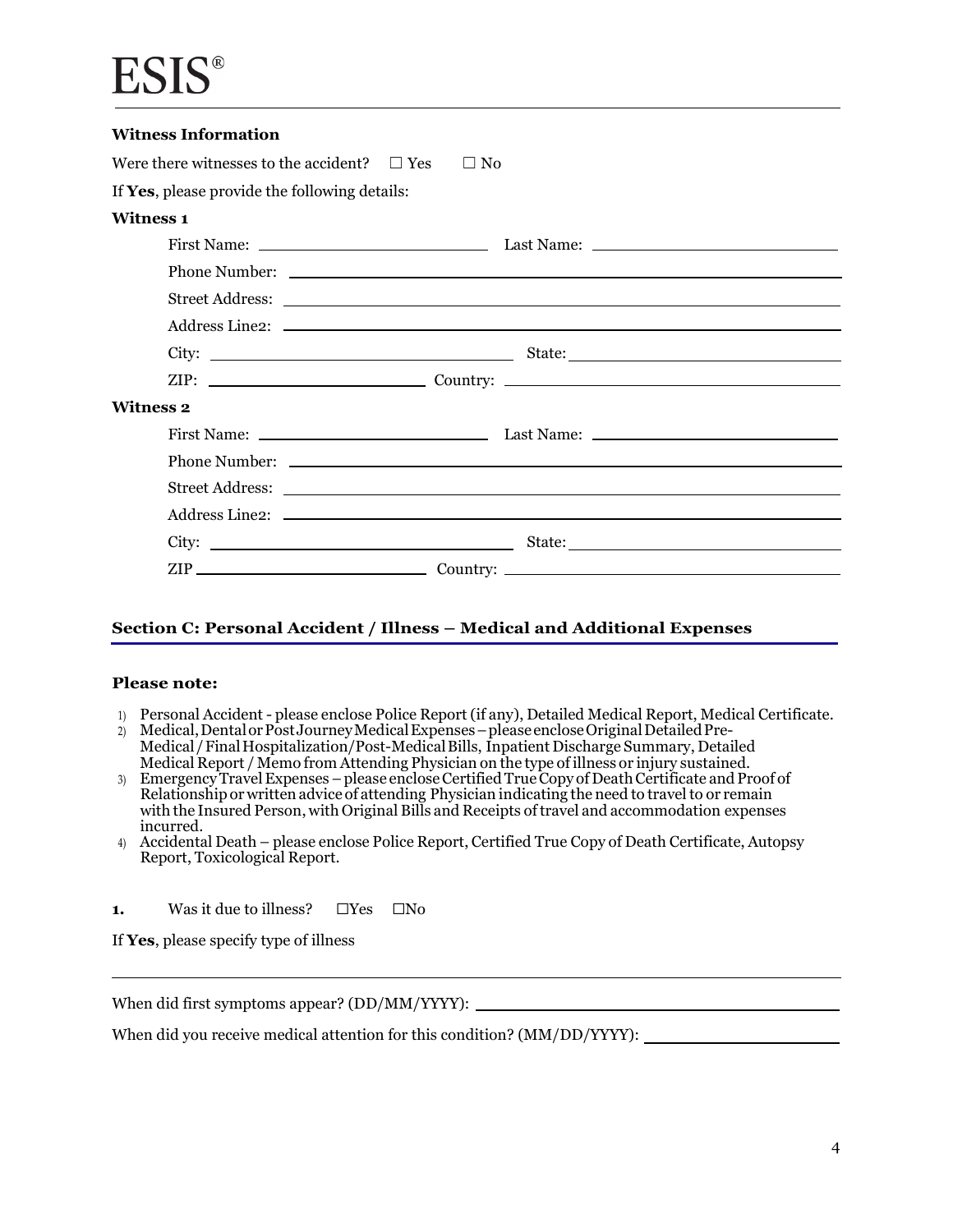| Please provide Name & Address of Attending Physician                                                                                                                                                                           |
|--------------------------------------------------------------------------------------------------------------------------------------------------------------------------------------------------------------------------------|
| Physician Name: Name: Name: Name: Name: Name: Name: Name: Name: Name: Name: Name: Name: Name: Name: Name: Name: Name: Name: Name: Name: Name: Name: Name: Name: Name: Name: Name: Name: Name: Name: Name: Name: Name: Name: Na |
|                                                                                                                                                                                                                                |
|                                                                                                                                                                                                                                |
|                                                                                                                                                                                                                                |
|                                                                                                                                                                                                                                |
|                                                                                                                                                                                                                                |
|                                                                                                                                                                                                                                |
| Have you ever had this or similar condition? $\Box$ Yes<br>$\Box$ No<br>2.<br>If Yes, please provide details                                                                                                                   |
|                                                                                                                                                                                                                                |
|                                                                                                                                                                                                                                |
|                                                                                                                                                                                                                                |
| Is this a Routine Check-up? $\Box$ Yes<br>$\square$ No<br>If Yes, please provide details, dates and name and address of the Attending Physician:                                                                               |
|                                                                                                                                                                                                                                |
|                                                                                                                                                                                                                                |
|                                                                                                                                                                                                                                |
|                                                                                                                                                                                                                                |
|                                                                                                                                                                                                                                |
| Address Line2:                                                                                                                                                                                                                 |
|                                                                                                                                                                                                                                |
|                                                                                                                                                                                                                                |
| Was it due to an Accident?<br>$\square$ Yes<br>$\Box$ No<br>3.                                                                                                                                                                 |
| If Yes, please provide the Date of Accident<br>(DD/MM/YYYY):                                                                                                                                                                   |
| Describe how the accident occurred:<br><u>and the state of the state of the state of the state of the state of the state of the state of the state of th</u>                                                                   |
|                                                                                                                                                                                                                                |
|                                                                                                                                                                                                                                |
|                                                                                                                                                                                                                                |
|                                                                                                                                                                                                                                |
|                                                                                                                                                                                                                                |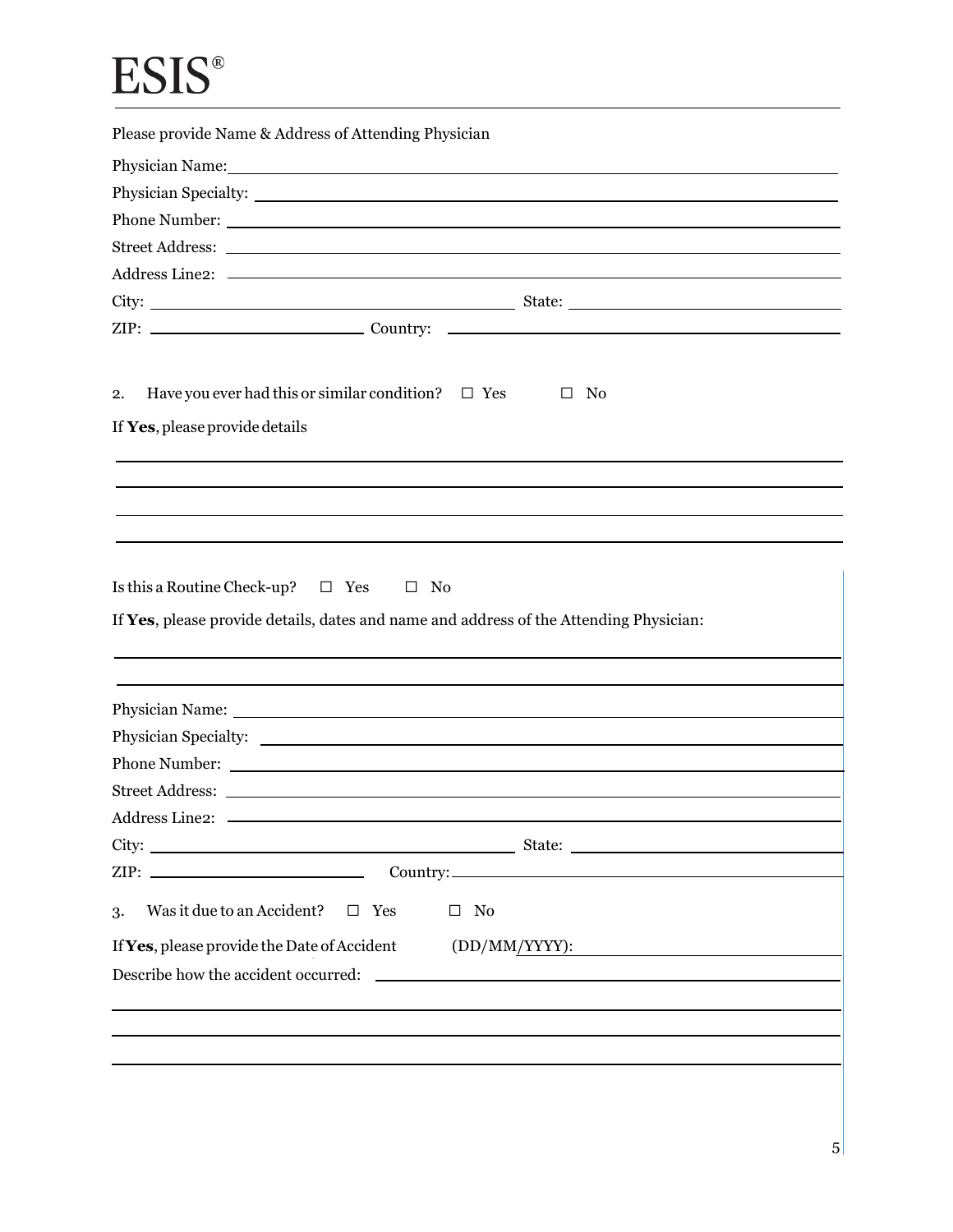#### **Where did the Accident/Illness Occur?**

| ZIP: Country: Country:                                                                                                                            |  |  |
|---------------------------------------------------------------------------------------------------------------------------------------------------|--|--|
|                                                                                                                                                   |  |  |
|                                                                                                                                                   |  |  |
|                                                                                                                                                   |  |  |
| ,我们也不能会有什么。""我们的人,我们也不能会有什么?""我们的人,我们也不能会有什么?""我们的人,我们也不能会有什么?""我们的人,我们也不能会有什么?""                                                                 |  |  |
| <u> 2000 - Andrea Andrewski, amerikansk politik (d. 1989)</u><br>,我们也不会有什么?""我们的人,我们也不会有什么?""我们的人,我们也不会有什么?""我们的人,我们也不会有什么?""我们的人,我们也不会有什么?""我们的人 |  |  |
|                                                                                                                                                   |  |  |

#### **Section D: Cancellation / Interruption**

#### **Please note:**

- $\overline{a}$  and/or Written Memo from AttendingPhysician to cancel trip, Proof of Relationship, Travel Agents' confirmation of the amount of refund. 1) Please enclose documentary proof of relevant expenses incurred as a result of this trip cancellation or interruption, original trip booking and invoice, Death Certificate, Medical Report
- 2) Original Invoice or Receipt of charges incurred in amending or purchasing additional air ticket (for Trip Interruption).

When, where and with which Provider/Agency was the travel booked?

Intended Departure Date (DD/MM./YYYY):

Please State Reason for Cancellation/Interruption:

Date you became aware of the need to cancel / interrupt your trip (DD/MM/YYYY):

Date cancelled / interrupted (DD/MM/YYYY):

Amount paid by you:

Amount recovered from other sources: \_\_\_\_\_\_\_\_\_\_\_\_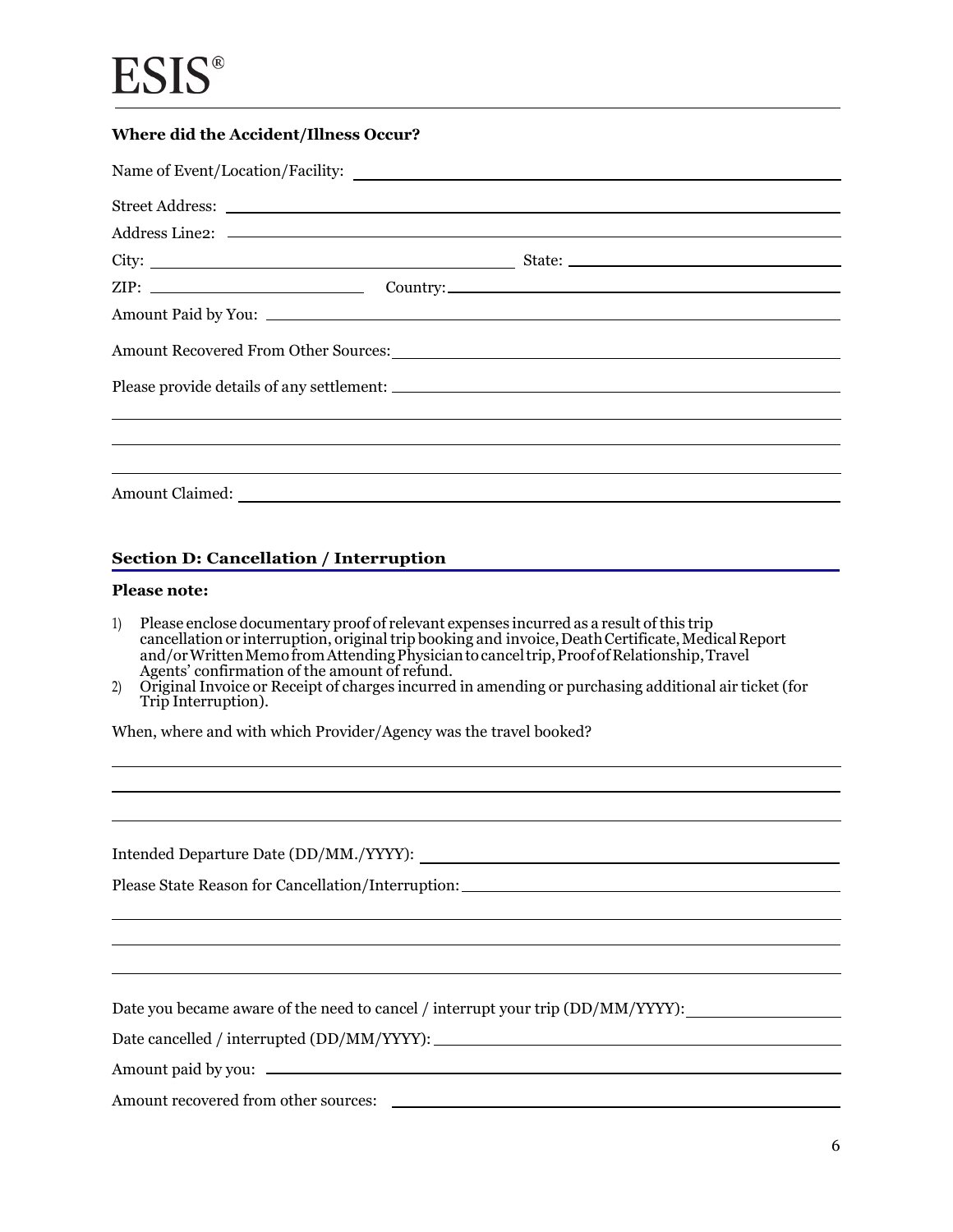Please provide details of settlement):

Amount claimed:

#### **Section E: Personal Effects**

Please enclose:

- 1) Police Report or report issued by responsible Hotel Management or Provider/Agency evidencing such losses,
- 2) Property Irregularity Report for losses in Provider/Agency custody, j
- 3) Original Purchases Bills,  $\overline{a}$
- 4) Photographs of damaged items,  $\overline{\phantom{a}}$
- 5) Original Repairs Bills damaged items. j

If the responsible Hotel Management or Provider/Agency has made compensation for the damaged or lost items, please request them to issue a note or letter certifying the compensation issued or will be issued to you. j j

| Details of Amount Claimed (Please use supplementary sheet if necessary) |                             |                            |                                                                                              |                    |
|-------------------------------------------------------------------------|-----------------------------|----------------------------|----------------------------------------------------------------------------------------------|--------------------|
| Description of Item                                                     | When and Where<br>Purchased | Original<br>Purchase Price | Amount<br>Recovered<br>From Other<br>Sources<br>(Please provide<br>details of<br>settlement) | Amount<br>Claiming |
|                                                                         |                             |                            |                                                                                              |                    |
|                                                                         |                             |                            |                                                                                              |                    |
|                                                                         |                             |                            |                                                                                              |                    |
|                                                                         |                             |                            |                                                                                              |                    |
|                                                                         |                             |                            |                                                                                              |                    |
|                                                                         |                             |                            |                                                                                              |                    |
|                                                                         |                             |                            |                                                                                              |                    |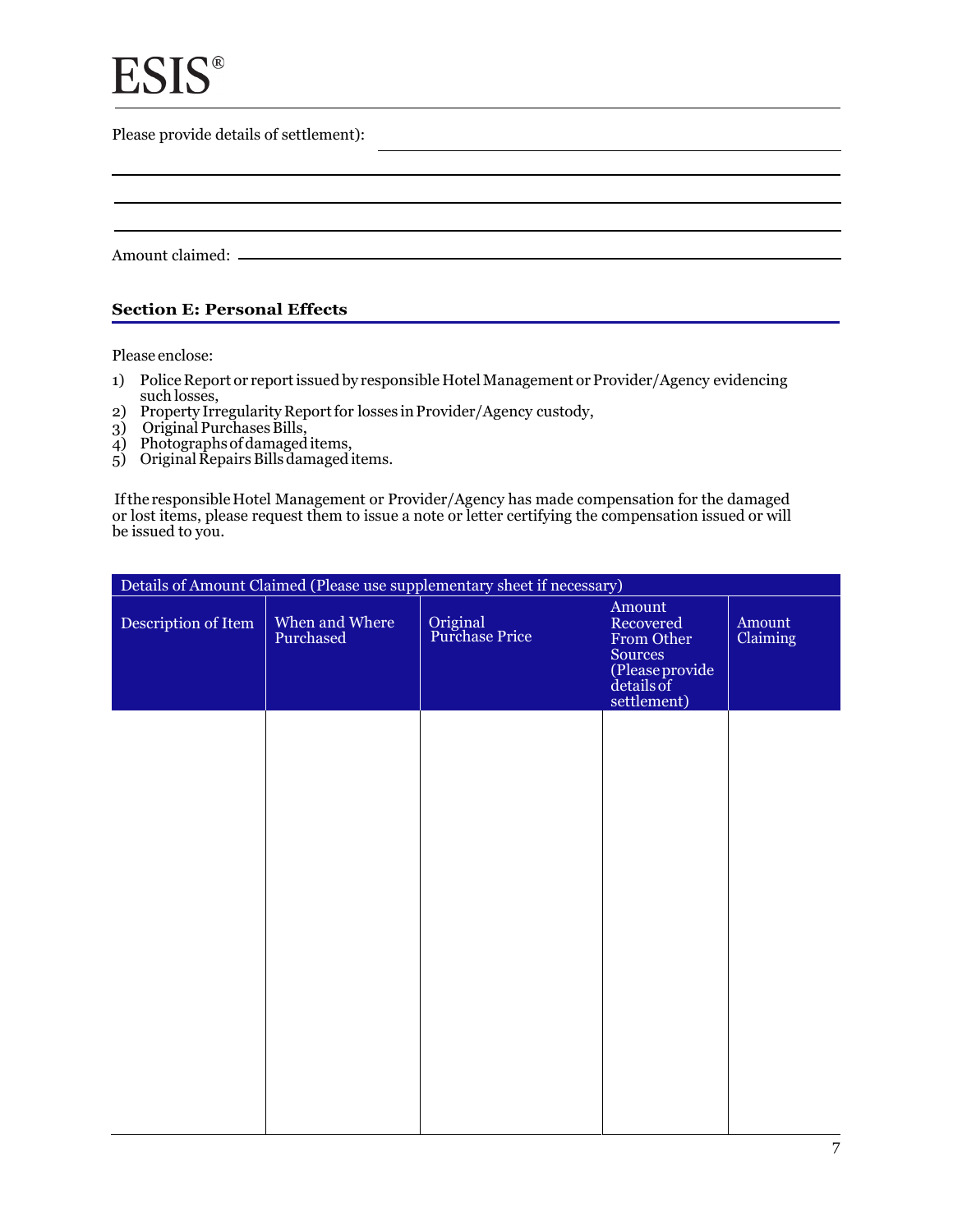Any actions taken in attempt to recover your property?  $\Box$  Yes  $\Box$  No

If **Yes** , please provide details on the actions taken. If **No**, please provide details for not attempting recovery.

#### **Section F: Personal Money / Travel Documents**

Please enclose:

- 1) Police Report or report issued by responsible Hotel Management or Provider/Agency evidencing such losses.
- losses, 2) Original Receipts for replacement of travel documents.

Amount Paid by You:

Amount Recovered From Other Sources (Please provide details of settlement):

Amount Claimed:

#### **Section G: Flight Delay / Missed Connection / Flight Diversion / Baggage Delay / Flight Overbooking**

#### **Please Note:**

- **1)** Flight Delay / Missed Connection / Diversion enclose the original itinerary, boarding pass showing the actual take off time and date, written confirmation from carrier/airline or their agents specifying reasons for and hours of delay/diversion.
- **2)** Baggage Delay to enclose original itinerary, written confirmation from carrier/airline or their agents specifying reason and the number of hours of baggage delay, Property Irregularity Report, Acknowledgement Receipt of baggage received.

Reason for claim:

| $\Box$ Travel Delay | $\Box$ Missed connection $\Box$ Flight Diversion |  |  | $\Box$ Baggage Delay $\Box$ Flight Overbooking |
|---------------------|--------------------------------------------------|--|--|------------------------------------------------|
|---------------------|--------------------------------------------------|--|--|------------------------------------------------|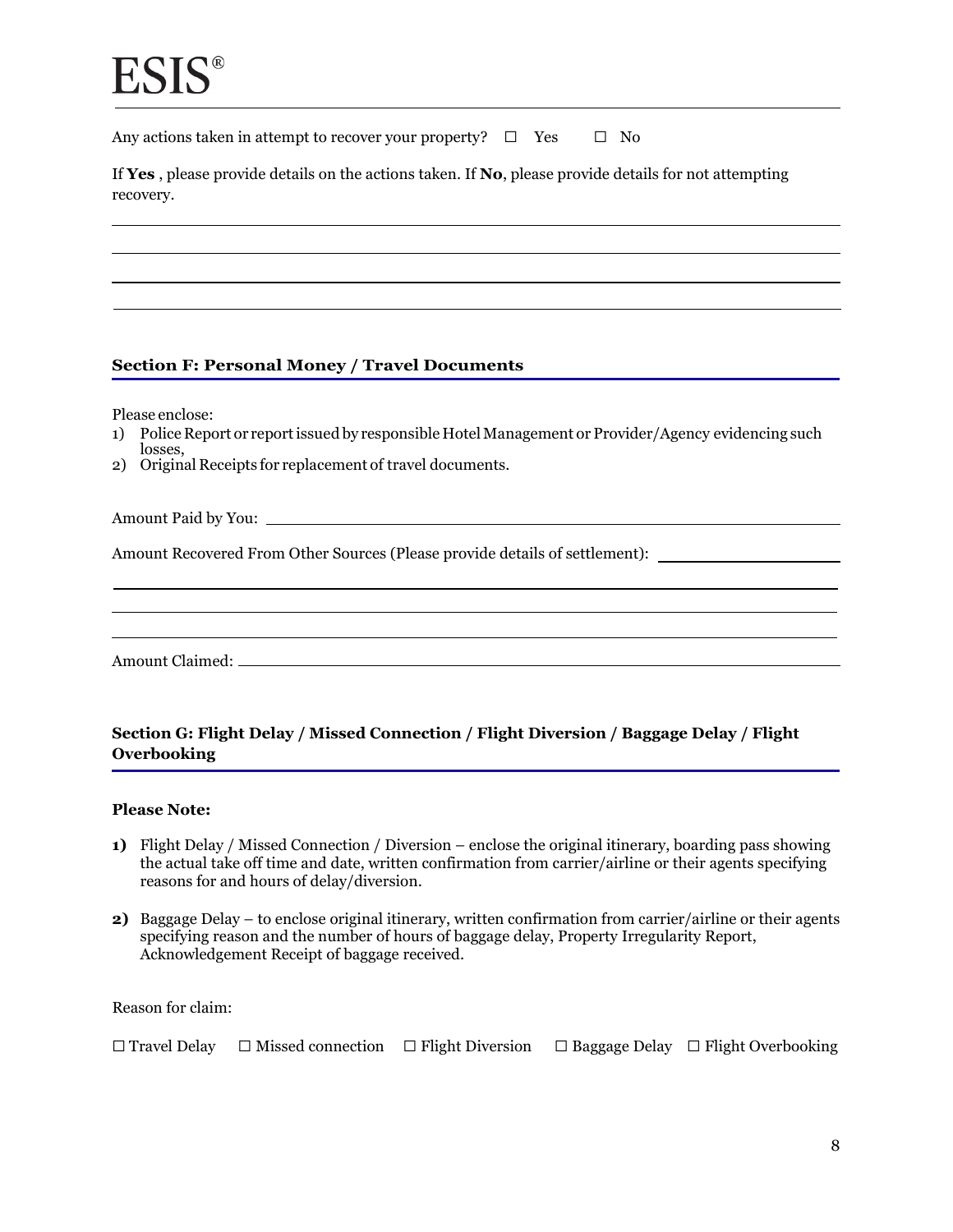| Details of Flight Itinerary               |                                                         |
|-------------------------------------------|---------------------------------------------------------|
| Original Travel Details                   | <b>Actual Travel Details</b>                            |
| Travel Delay / Flight Diversion           |                                                         |
| Transport / Flight No.:                   | Transport / Flight No.:                                 |
| Scheduled Departure Date, Time and Place: | Actual / Rescheduled Departure Date, Time and<br>Place: |
| Scheduled Arrival Date, Time and Place:   | Actual / Rescheduled Arrival Date, Time and Place:      |

Length of delay:

Reason provided by carrier for cause of delay (Please provide documentary proof from carrier):

#### Travel Missed Connection

Actual arrival time of incoming conmnection transport resulting in your missed connection:

Scheduled date and time of connecting flight:

Transport / Flight No.:

Nexts date and time of connecting flight:

Transport / Flight No.:

Lengthof delay: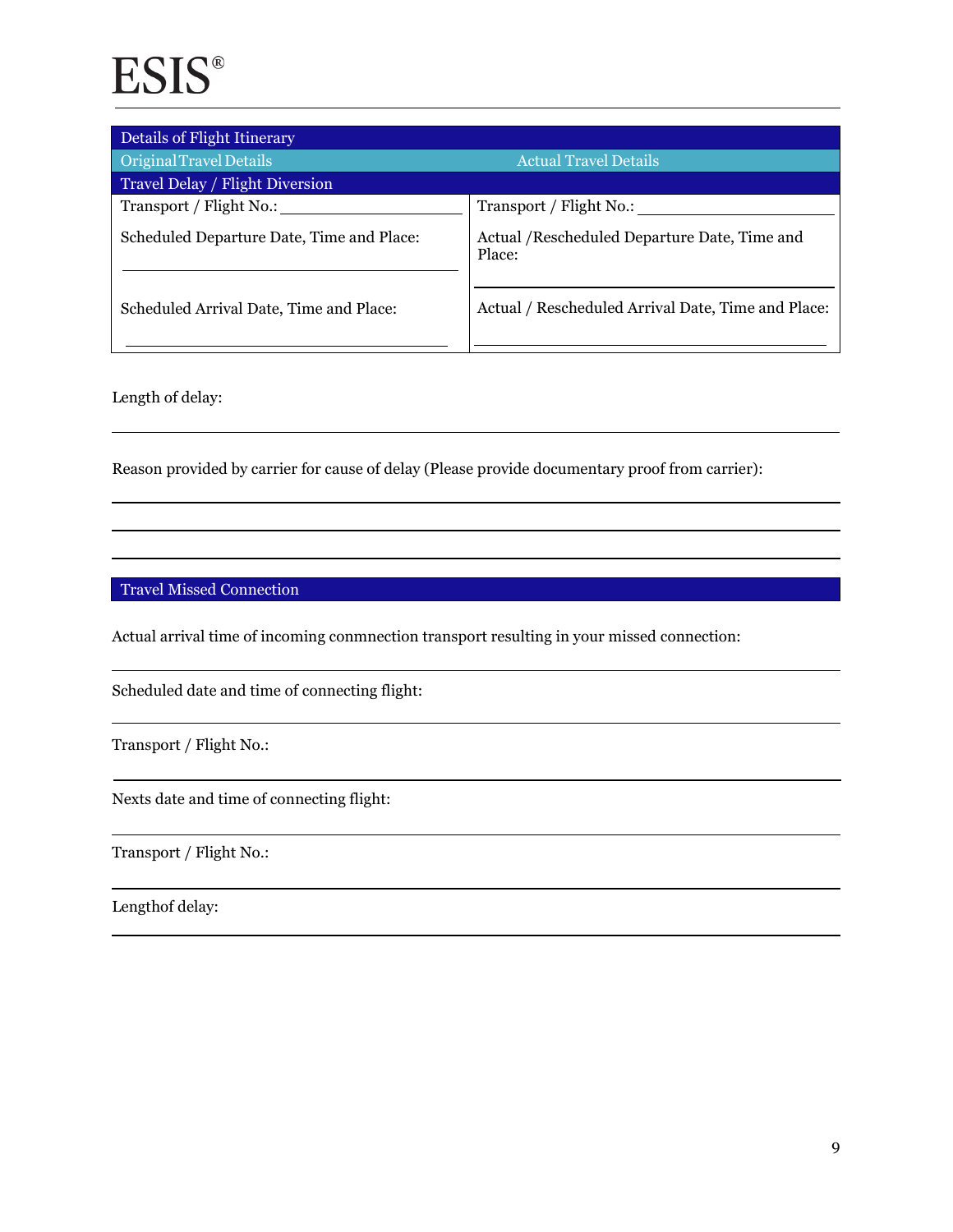#### Baggage Delay

Arrival Date, Time and Place:

Date, Time and Place you received your baggage:

Length of Delay:

Expenses Incurred By You: *(Please state date and item(s). This may not be applicable, depending on the coverage under the policy that you have.)* 

Amount Recovered From Other Sources (Please provide details of settlement):

Amount Claimed:

#### **Section H: Personal Liability**

**Please note:** In no circumstances should the issue of legal liability be admitted to any third party claimant(s). Please enclose letters / writs / summons from third party / police / court.

| Date, Time and Location of<br>Incident                                 |  |
|------------------------------------------------------------------------|--|
| Please describe what<br>happened (Please attach<br>photos, if any)     |  |
| Was the accident due to<br>carelessness or negligence<br>on your part? |  |
| $\Box$ No<br>$\Box$ Yes                                                |  |
| If Yes, please elaborate.                                              |  |
|                                                                        |  |
| Have you in any way<br>admitted liability?                             |  |
| N <sub>0</sub><br>Yes                                                  |  |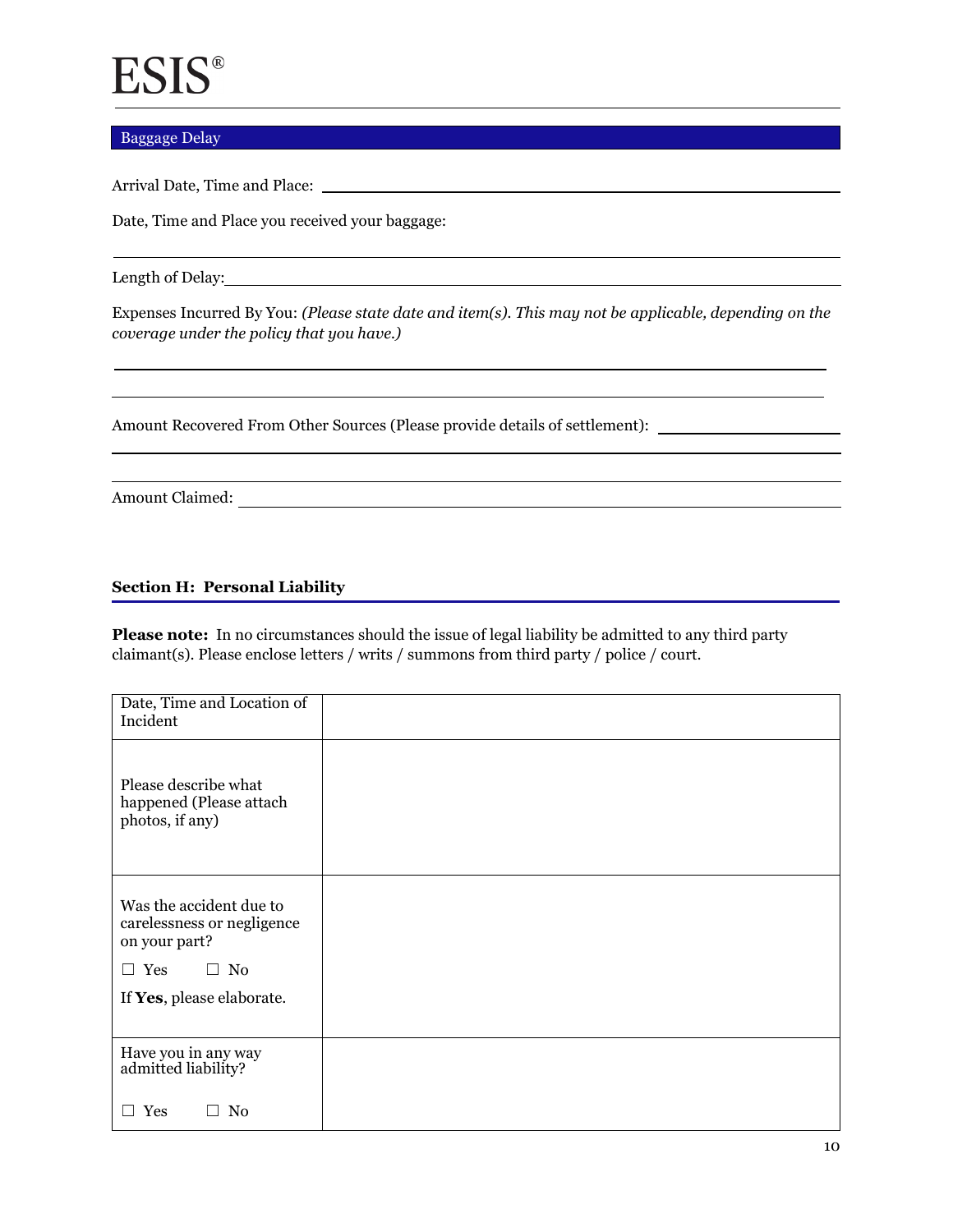| If Yes, please elaborate.                                                                                                                               |              |                  |
|---------------------------------------------------------------------------------------------------------------------------------------------------------|--------------|------------------|
|                                                                                                                                                         |              |                  |
|                                                                                                                                                         |              |                  |
|                                                                                                                                                         |              |                  |
| Name and Address of<br>witness to the accident (if<br>any)                                                                                              |              |                  |
| To which Police Officer and /<br>or Police Station (if any) did<br>you report the occurrence?                                                           |              |                  |
| Names and addresses of the<br>other party(s)                                                                                                            |              |                  |
| Was a personal injury<br>sustained by any person<br>other than you?<br>If so, please additional<br>information                                          | Name and Age | Nature of Injury |
|                                                                                                                                                         |              |                  |
| Extent of damage to<br>property belonging to other<br>party(ies)                                                                                        | Property     | Nature of Damage |
| Has a claim been made<br>upon you?                                                                                                                      |              |                  |
| $\Box$ No<br>$\Box$ Yes                                                                                                                                 |              |                  |
| If Yes, please elaborate and<br>specify ther amount of the<br>claim (if known).                                                                         |              |                  |
| Please give any additional<br>information which you<br>consider would help the<br>Insurer in dealing with any<br>claim that may be made<br>against you. |              |                  |

### **Section I: Others (Please specify details of any claim other than Section B to G**

Name of Police Station, Carrier / Airline or other authorities where Report lodged (if applicable):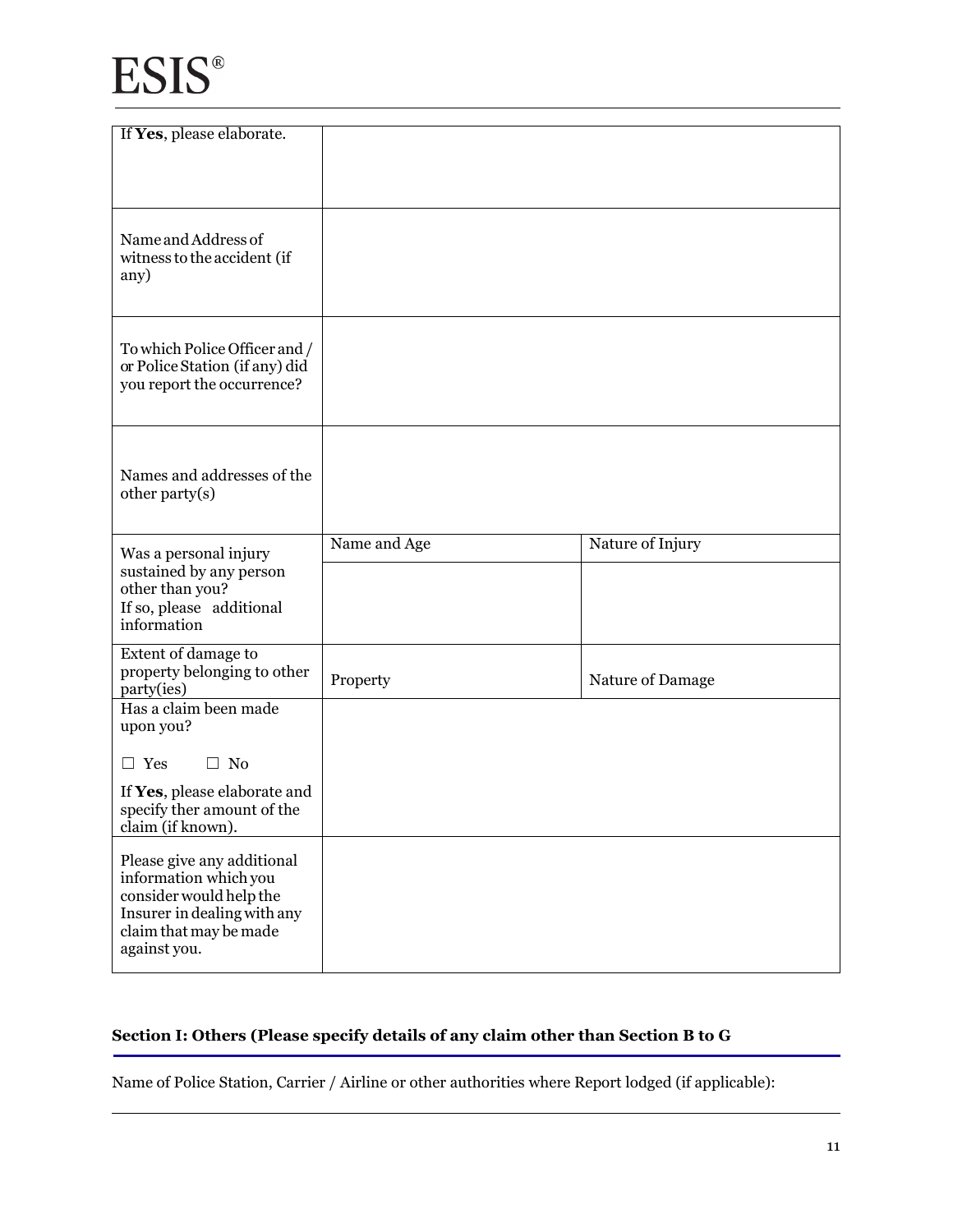Detail of Claim (Please use supplementary sheet if necessary):

|                                                      | Amount Claimed: National Claimed: National Claimed: National Claimed: National Claimed: National Claimed: National Claimed: National Claimed: National Claimed: National Claimed: National Claimed: National Claimed: National |  |
|------------------------------------------------------|--------------------------------------------------------------------------------------------------------------------------------------------------------------------------------------------------------------------------------|--|
| Do you have legal representation?                    | $\square$ Yes<br>$\square$ No                                                                                                                                                                                                  |  |
| If Yes, please provide representative details below. |                                                                                                                                                                                                                                |  |
|                                                      |                                                                                                                                                                                                                                |  |
|                                                      |                                                                                                                                                                                                                                |  |
|                                                      |                                                                                                                                                                                                                                |  |
|                                                      |                                                                                                                                                                                                                                |  |
|                                                      |                                                                                                                                                                                                                                |  |
|                                                      |                                                                                                                                                                                                                                |  |
|                                                      |                                                                                                                                                                                                                                |  |
|                                                      |                                                                                                                                                                                                                                |  |
|                                                      |                                                                                                                                                                                                                                |  |
| If Yes, please provide representative details below. | Insurance Company Name: 1988 Manual Manual Manual Manual Manual Manual Manual Manual Manual Manual Manual Manua                                                                                                                |  |
|                                                      |                                                                                                                                                                                                                                |  |
|                                                      |                                                                                                                                                                                                                                |  |
|                                                      |                                                                                                                                                                                                                                |  |
| Policy Number / Account Number:                      | <u> 1989 - Andrea Station Barbara (h. 1989)</u>                                                                                                                                                                                |  |
|                                                      | Are you filing a claim under the policy listed above?<br>$\square$ No<br>$\Box$ Yes                                                                                                                                            |  |
|                                                      | If Yes, please provide Claim Reference Number: __________________________________                                                                                                                                              |  |
|                                                      | Are you making a claim against any other party in respect of this event? $\Box$ Yes<br>$\square$ No                                                                                                                            |  |
|                                                      | If Yes, please specify below (Please use supplementary sheet if more than one applies):                                                                                                                                        |  |
|                                                      |                                                                                                                                                                                                                                |  |
|                                                      |                                                                                                                                                                                                                                |  |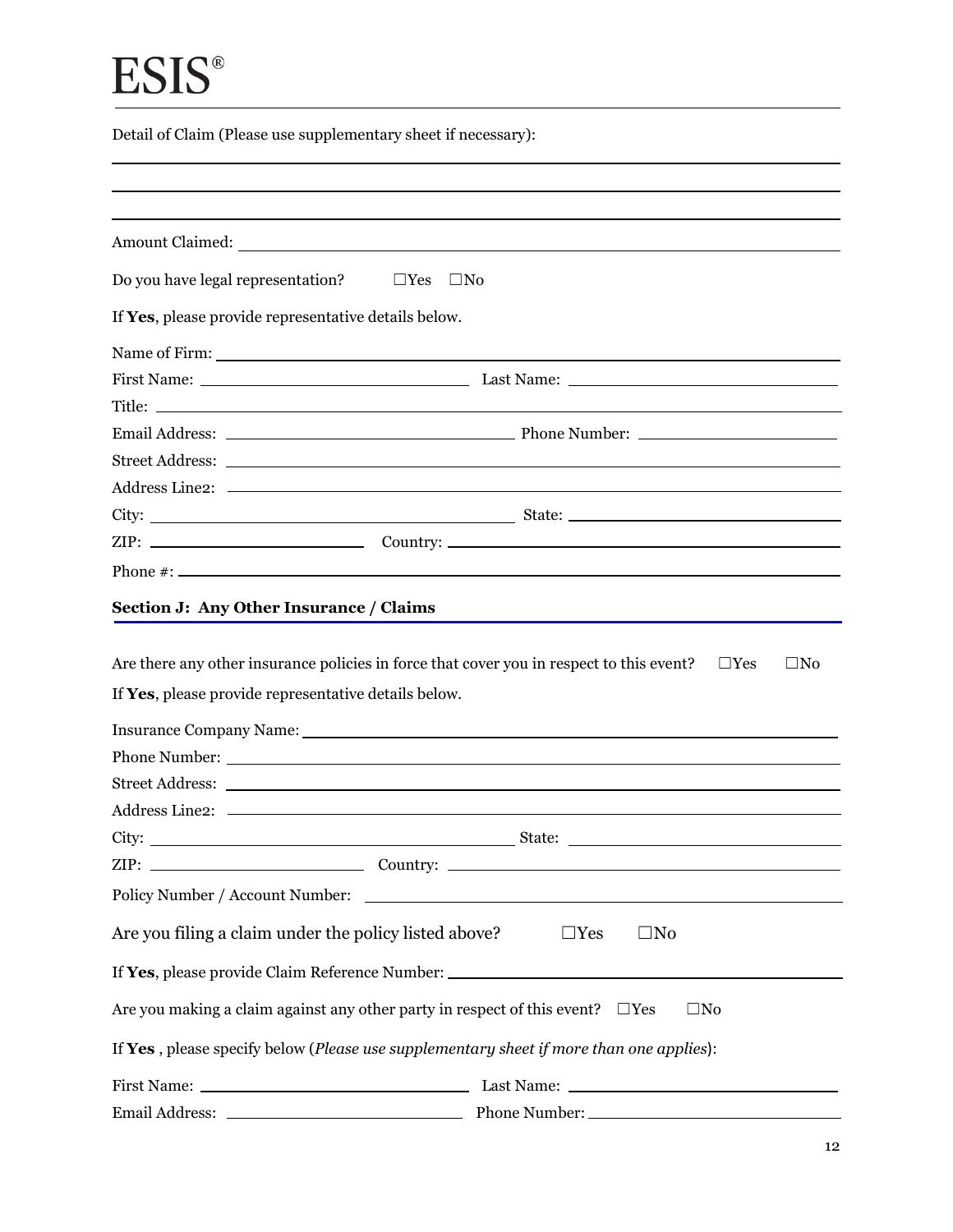|    | <b>Section K: Claims History</b>                                                                                                                                                                                                     |  |  |
|----|--------------------------------------------------------------------------------------------------------------------------------------------------------------------------------------------------------------------------------------|--|--|
| 1. | Have you or the Insured Person previously made claim(s) under a travel, medical or accident policy?<br>$\Box$ Yes $\Box$ No                                                                                                          |  |  |
| 2. | Have you or the Insured Person made claims with similar occurrences or involving similar items?<br>$\Box$ Yes $\Box$ No                                                                                                              |  |  |
|    | If the answer is Yes to any of these, please provide details below:<br>(Please use supplementary sheet if necessary)                                                                                                                 |  |  |
|    |                                                                                                                                                                                                                                      |  |  |
|    | Reason for Claim: New York Chain Chain Chain Chain Chain Chain Chain Chain Chain Chain Chain Chain Chain Chain Chain Chain Chain Chain Chain Chain Chain Chain Chain Chain Chain Chain Chain Chain Chain Chain Chain Chain Cha       |  |  |
|    | Insurance Company Name: 1988 Manual Manual Manual Manual Manual Manual Manual Manual Manual Manual Manual Manua                                                                                                                      |  |  |
|    |                                                                                                                                                                                                                                      |  |  |
|    | Email Address: <u>Quantity and Community and Community and Community and Community and Community and Community and Community and Community and Community and Community and Community and Community and Community and Community a</u> |  |  |
|    |                                                                                                                                                                                                                                      |  |  |
|    |                                                                                                                                                                                                                                      |  |  |
|    |                                                                                                                                                                                                                                      |  |  |
|    |                                                                                                                                                                                                                                      |  |  |
|    | County:                                                                                                                                                                                                                              |  |  |
|    |                                                                                                                                                                                                                                      |  |  |
|    | Claim Reference Number: 2008 2010 2010 2020 2020 2021 2021 2022 2021 2022 2021 2022 2022 2022 2022 2022 2022 20                                                                                                                      |  |  |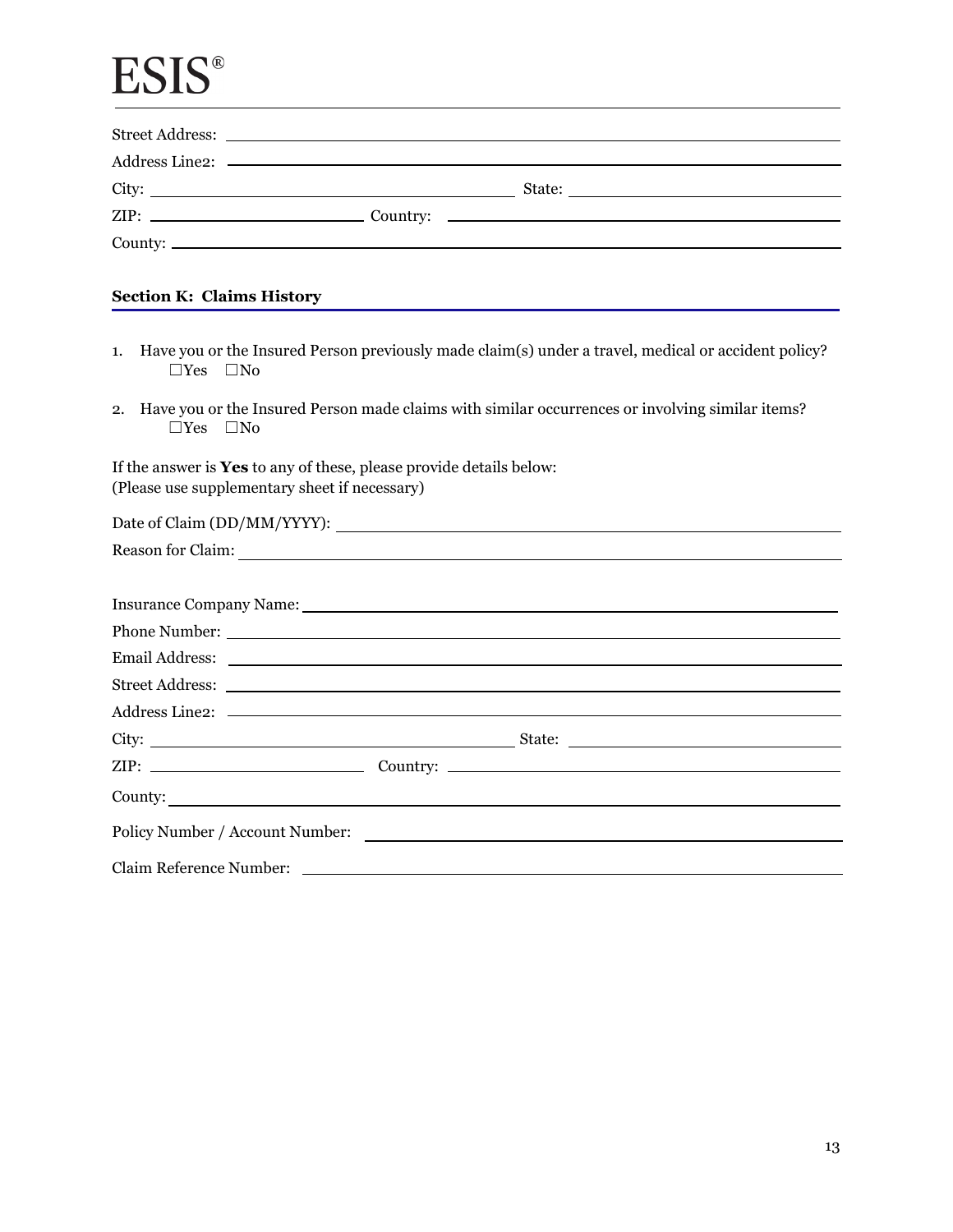### *By signing the below I hereby certify that the above information is true and correct to the best of my knowledge and belief*

### **Authorization and Assignment of Benefits**

 association, employer or benefit plan administrator to furnish to the Insurance Company named above or its I, the undersigned authorize any hospital or other medical-care institution, physician or other medical professional, pharmacy, Insurance support organization, governmental agency, group policyholder, Insurance company, representatives, any and all information with respect to any injury or sickness suffered by, the medical history of, or any consultation, prescription or treatment provided to, the person whose death, injury, sickness or loss is the basis of claim and copies of all of that person's hospital or medical records, including information relating to mental illness and use of drugs and alcohol, to determine eligibility for benefit payments under the Policy Number identified above. I authorize the policyholder, employer or benefit plan administrator to provide the Insurance Company named above with financial and employment-related information. I understand that this authorization is valid for the term of coverage of the Policy identified above and that a copy of this authorization shall be considered as valid as the original.

I *agree* that a photographic copy of this Authorization shall be as valid as the original.

I understand that I or my authorized representative may request a copy of this authorization.

I understand that I or my authorized representative may revoke this authorization at any time by providing the insurance company with written notification as to my intent to revoke.

Signature of Insured or Authorized Representative:

Dated: